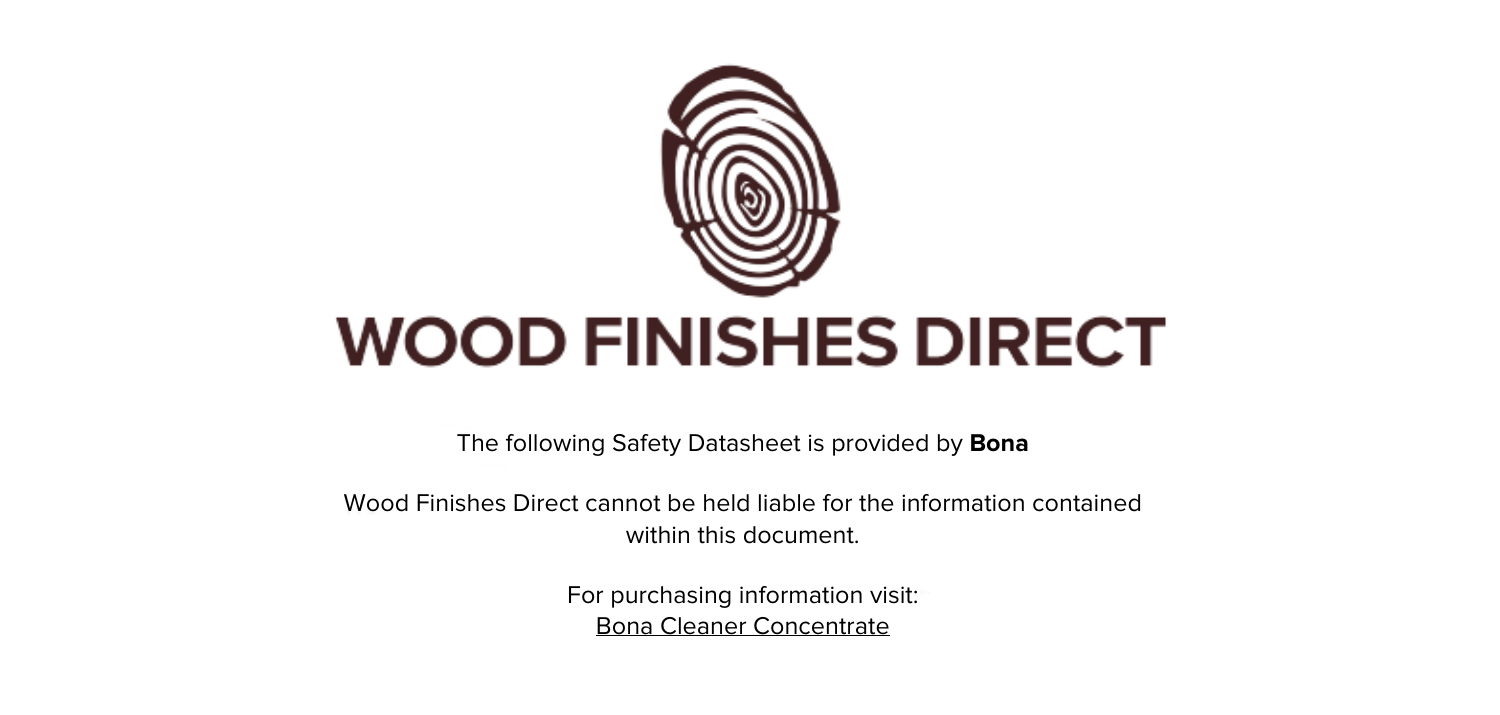# **SAFETY DATA SHEET**



**Bona Cleaner** 

# SECTION 1: Identification of the substance/mixture and of the company/ undertaking

| 1.1 Product identifier     |                       |
|----------------------------|-----------------------|
| <b>Product name</b>        | : Bona Cleaner        |
| <b>Product code</b>        | : Not available.      |
| <b>Product description</b> | : Cleaning solutions. |
| <b>Product type</b>        | $:$ Liquid.           |
| <b>Other means of</b>      | : WM7600              |
| identification             |                       |

1.2 Relevant identified uses of the substance or mixture and uses advised against Not applicable.

#### 1.3 Details of the supplier of the safety data sheet

Bona AB Box 210 74 SE-200 21 MALMÖ **SWEDEN** Tel. +46-(0)40-38 55 00 e-mail address of person

responsible for this SDS

: Environment@bona.com

#### **National contact**

**Bona Limited** 6 Thornton Chase, Linford Wood Milton Keynes, MK14 6FD Phone 01908 525150

#### 1.4 Emergency telephone number

| <b>National advisory body/Poison Centre</b> |                                   |  |  |  |  |  |
|---------------------------------------------|-----------------------------------|--|--|--|--|--|
| <b>Telephone number</b>                     |                                   |  |  |  |  |  |
| <b>Supplier</b>                             |                                   |  |  |  |  |  |
| <b>Telephone number</b>                     | : 46(0)40385500                   |  |  |  |  |  |
| <b>Hours of operation</b>                   | $\therefore$ Office hours 8 - 16. |  |  |  |  |  |
| <b>Information limitations</b>              | : Information in English only!    |  |  |  |  |  |

# **SECTION 2: Hazards identification**

#### 2.1 Classification of the substance or mixture

: Mixture **Product definition** 

#### **Classification according to Regulation (EC) No. 1272/2008 [CLP/GHS]** Eye Irrit. 2, H319

The product is classified as hazardous according to Regulation (EC) 1272/2008 as amended. **Classification according to Directive 1999/45/EC [DPD]** 

The product is not classified as dangerous according to Directive 1999/45/EC and its amendments.

**Classification** : Not classified.

See Section 16 for the full text of the R phrases or H statements declared above.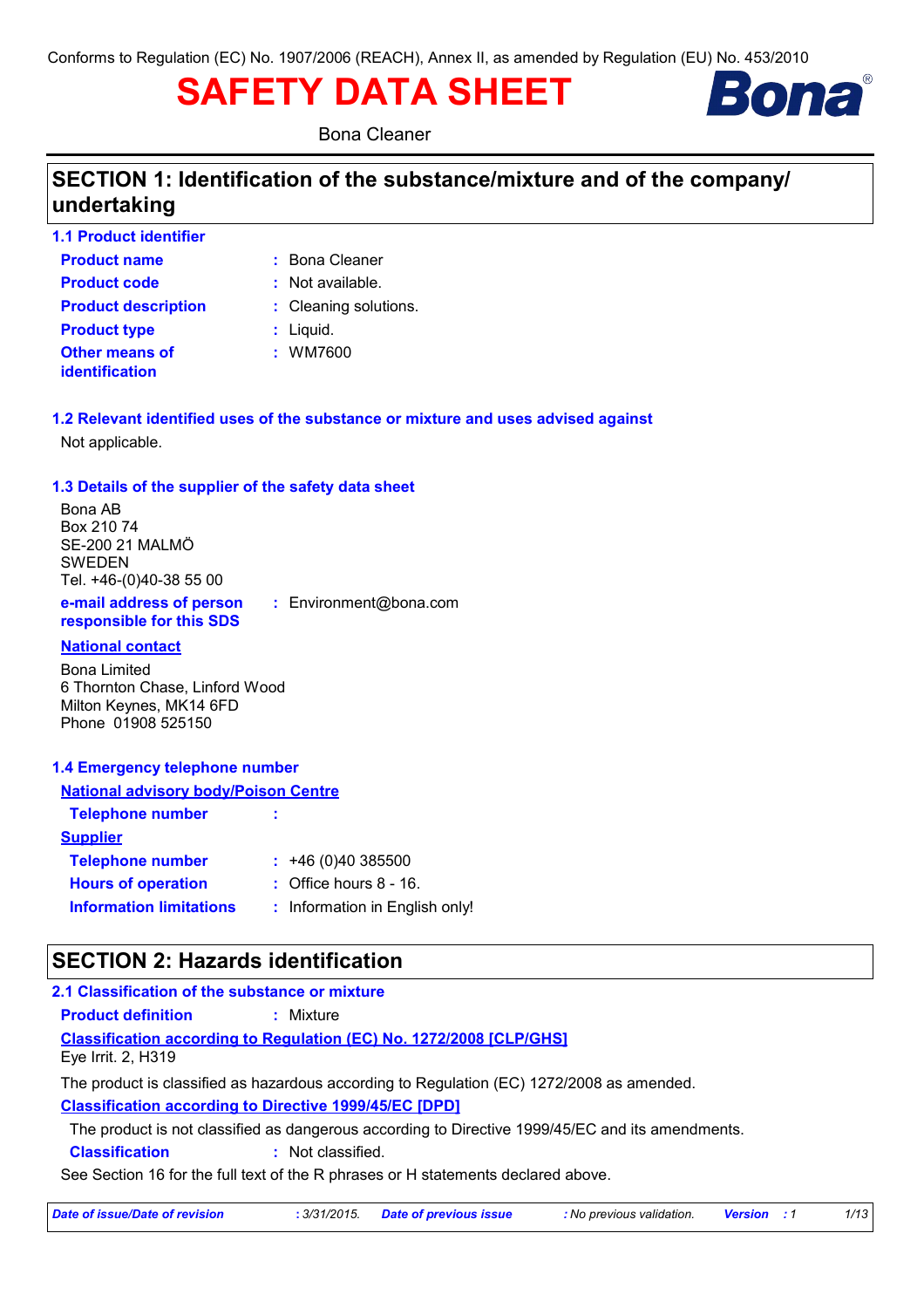### **SECTION 2: Hazards identification**

See Section 11 for more detailed information on health effects and symptoms.

#### **2.2 Label elements**

**Hazard pictograms** 



ł

| <b>Signal word</b>                                                                                                                                              | : Warning                                                                                                                             |
|-----------------------------------------------------------------------------------------------------------------------------------------------------------------|---------------------------------------------------------------------------------------------------------------------------------------|
| <b>Hazard statements</b>                                                                                                                                        | : Causes serious eye irritation.                                                                                                      |
| <b>Precautionary statements</b>                                                                                                                                 |                                                                                                                                       |
| <b>General</b>                                                                                                                                                  | : Keep out of reach of children. If medical advice is needed, have product container or<br>label at hand.                             |
| <b>Prevention</b>                                                                                                                                               | : Not applicable                                                                                                                      |
| <b>Response</b>                                                                                                                                                 | : IF IN EYES: Rinse cautiously with water for several minutes. Remove contact<br>lenses, if present and easy to do. Continue rinsing. |
| <b>Storage</b>                                                                                                                                                  | : Not applicable.                                                                                                                     |
| <b>Disposal</b>                                                                                                                                                 | : Not applicable.                                                                                                                     |
| <b>Hazardous ingredients</b>                                                                                                                                    | $: 2-(2-butoxyethoxy)ethanol$<br>2-phenoxyethanol<br>Etoxilated alcohol<br>sodium cumenesulphonate                                    |
| <b>Supplemental label</b><br>elements                                                                                                                           | : Not applicable.                                                                                                                     |
| <b>Annex XVII - Restrictions</b><br>on the manufacture,<br>placing on the market and<br>use of certain dangerous<br>substances, mixtures and<br><b>articles</b> | : Not applicable.                                                                                                                     |
| <b>Special packaging requirements</b>                                                                                                                           |                                                                                                                                       |
| <b>Containers to be fitted</b><br>with child-resistant<br>fastenings                                                                                            | : Not applicable.                                                                                                                     |
| <b>Tactile warning of danger</b>                                                                                                                                | : Not applicable.                                                                                                                     |

#### 2.3 Other hazards

Other hazards which do : None known. not result in classification

# **SECTION 3: Composition/information on ingredients**

| <b>3.2 Mixtures</b>               | : Mixture          |                               |                       |                                                 |             |
|-----------------------------------|--------------------|-------------------------------|-----------------------|-------------------------------------------------|-------------|
|                                   |                    |                               | <b>Classification</b> |                                                 |             |
| <b>Product/ingredient</b><br>name | <b>Identifiers</b> | $\frac{9}{6}$                 | 67/548/EEC            | <b>Regulation (EC) No.</b><br>1272/2008 [CLP]   | <b>Type</b> |
|                                   |                    |                               |                       |                                                 |             |
|                                   |                    |                               |                       |                                                 |             |
|                                   |                    |                               |                       |                                                 |             |
| Date of issue/Date of revision    | : 3/31/2015.       | <b>Date of previous issue</b> |                       | : No previous validation.<br><b>Version : 1</b> | 2/13        |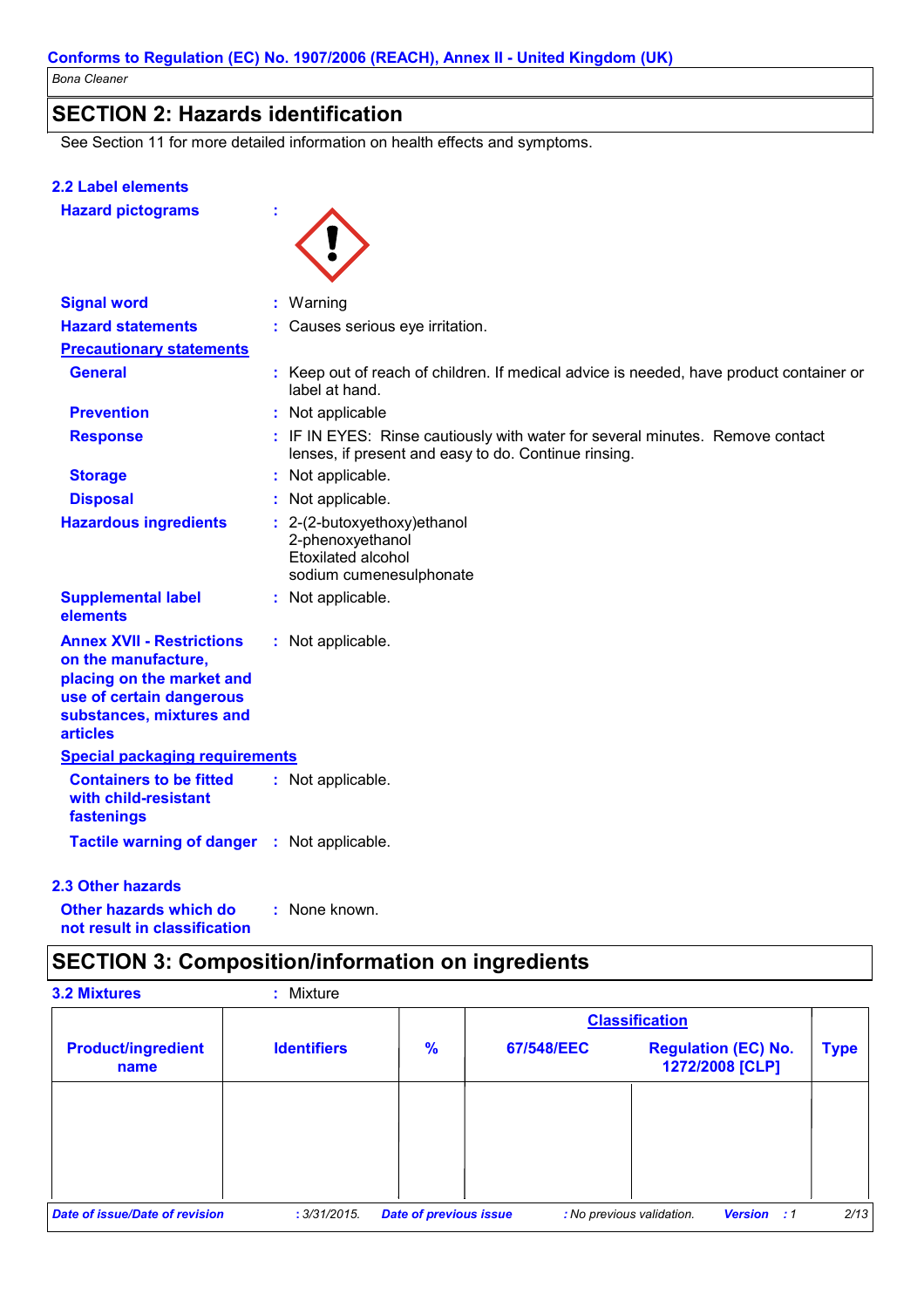# SECTION 3: Composition/information on ingradiants

|                                                                 | 020 HON 0. 001110031610111111011111061011 011 11191 00101160     |                   |                                                                             |                                                                               |         |
|-----------------------------------------------------------------|------------------------------------------------------------------|-------------------|-----------------------------------------------------------------------------|-------------------------------------------------------------------------------|---------|
| Oxirane, 2-methyl-,<br>polymer with oxirane,<br>monobutyl ether | REACH #:<br> 02-2119630717-36<br>CAS: 9038-95-3                  | $\geq 3 - 5$      | Xn; R22                                                                     | Acute Tox. 4, H302                                                            | $[1]$   |
| 2-(2-butoxyethoxy)<br>ethanol                                   | EC: 203-961-6<br>CAS: 112-34-5<br>Index: 603-096-00-8            | $≥3.4-$<br>$5$    | Xi; R36                                                                     | Eye Irrit. 2, H319                                                            | [1] [2] |
| Etoxilated alcohol                                              | REACH #:<br>02-2119549270-44                                     | ≥2.4 -<br>$3$     | Xn; R22                                                                     | Acute Tox. 4, H302                                                            | $[1]$   |
|                                                                 |                                                                  |                   | Xi; R36/38                                                                  | Skin Irrit. 2, H315<br>Eye Irrit. 2, H319                                     |         |
| 2-phenoxyethanol                                                | REACH #:<br>01-2119488943-21                                     | $≥2.4 -$<br>$<$ 3 | Xn; R22                                                                     | Acute Tox. 4, H302                                                            | $[1]$   |
|                                                                 | EC: 204-589-7<br>CAS: 122-99-6                                   |                   | Xi; R36                                                                     | Eye Irrit. 2, H319                                                            |         |
| sodium<br>cumenesulphonate                                      | REACH #:<br>01-2119489411-37<br>EC: 248-983-7<br>CAS: 28348-53-0 | $≥1.9-$<br>$<$ 3  | Xi; R36                                                                     | Eye Irrit. 2, H319                                                            | $[1]$   |
|                                                                 |                                                                  |                   | See Section 16 for<br>the full text of the R-<br>phrases declared<br>above. | See Section 16 for the<br>full text of the H<br>statements declared<br>above. |         |

There are no additional ingredients present which, within the current knowledge of the supplier and in the concentrations applicable, are classified as hazardous to health or the environment, are PBTs, vPvBs or Substances of equivalent concern, or have been assigned a workplace exposure limit and hence require reporting in this section.

Type

[1] Substance classified with a health or environmental hazard

[2] Substance with a workplace exposure limit

[3] Substance meets the criteria for PBT according to Regulation (EC) No. 1907/2006, Annex XIII

[4] Substance meets the criteria for vPvB according to Regulation (EC) No. 1907/2006, Annex XIII

[5] Substance of equivalent concern

Occupational exposure limits, if available, are listed in Section 8.

### **SECTION 4: First aid measures**

#### **4.1 Description of first aid measures**

| <b>General</b>                    | : In all cases of doubt, or when symptoms persist, seek medical attention. Never give<br>anything by mouth to an unconscious person. If unconscious, place in recovery<br>position and seek medical advice. |
|-----------------------------------|-------------------------------------------------------------------------------------------------------------------------------------------------------------------------------------------------------------|
| Eye contact                       | : Check for and remove any contact lenses. Immediately flush eyes with running<br>water for at least 15 minutes, keeping eyelids open. Seek immediate medical<br>attention.                                 |
| <b>Inhalation</b>                 | : Remove to fresh air. Keep person warm and at rest. If not breathing, if breathing is<br>irregular or if respiratory arrest occurs, provide artificial respiration or oxygen by<br>trained personnel.      |
| <b>Skin contact</b>               | : Remove contaminated clothing and shoes. Wash skin thoroughly with soap and<br>water or use recognised skin cleanser. Do NOT use solvents or thinners.                                                     |
| <b>Ingestion</b>                  | : If swallowed, seek medical advice immediately and show the container or label.<br>Keep person warm and at rest. Do NOT induce vomiting.                                                                   |
| <b>Protection of first-aiders</b> | : No action shall be taken involving any personal risk or without suitable training. It<br>may be dangerous to the person providing aid to give mouth-to-mouth resuscitation.                               |

#### 4.2 Most important symptoms and effects, both acute and delayed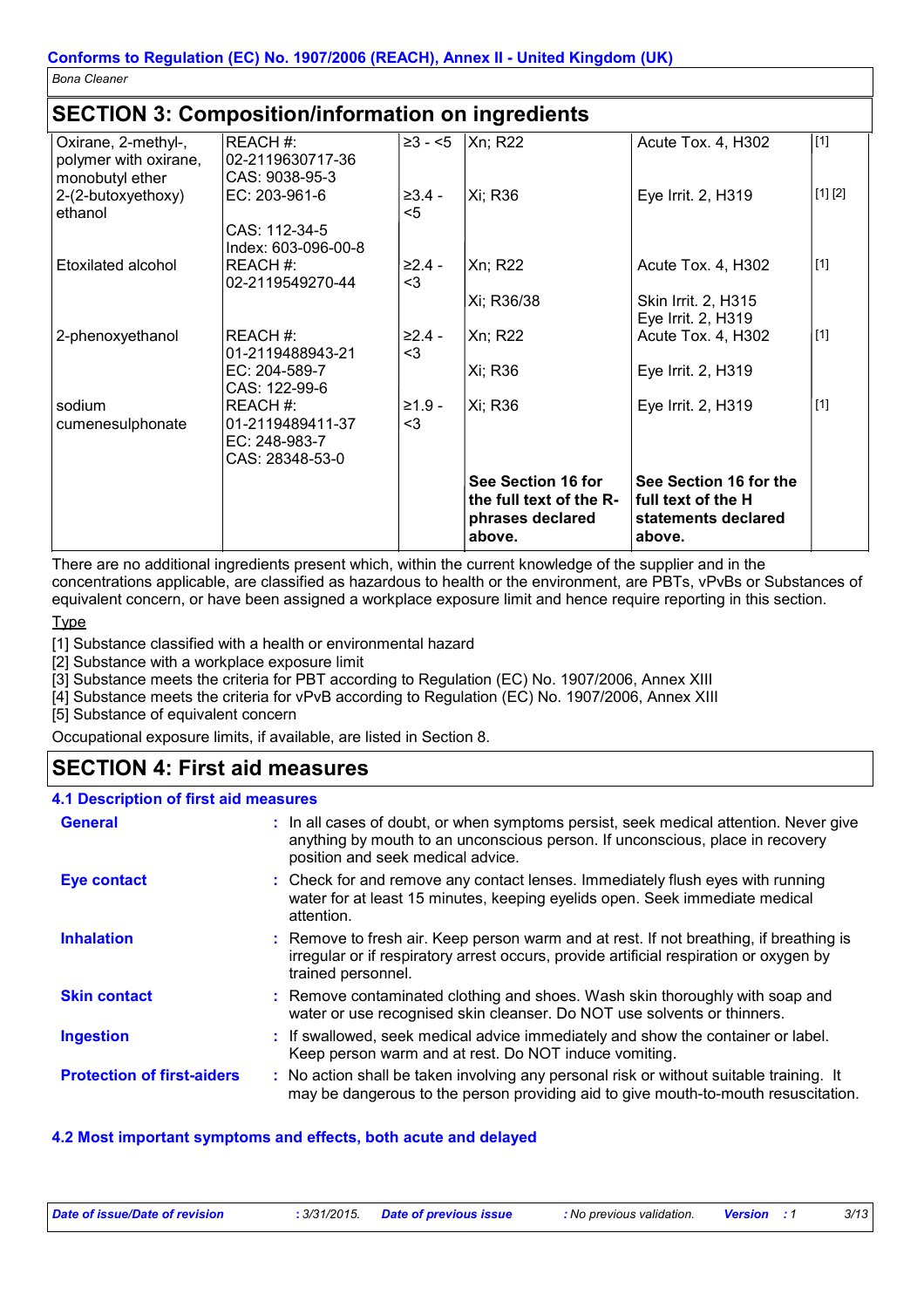### **SECTION 4: First aid measures**

There are no data available on the mixture itself. The mixture is not classified as dangerous according to Directive 1999/45/EC and its amendments.

Repeated or prolonged contact with the mixture may cause removal of natural fat from the skin, resulting in nonallergic contact dermatitis and absorption through the skin.

If splashed in the eyes, the liquid may cause irritation and reversible damage.

This takes into account, where known, delayed and immediate effects and also chronic effects of components from short-term and long-term exposure by oral, inhalation and dermal routes of exposure and eye contact.

#### 4.3 Indication of any immediate medical attention and special treatment needed

| Notes to physician         | In case of inhalation of decomposition products in a fire, symptoms may be delayed.<br>The exposed person may need to be kept under medical surveillance for 48 hours. |
|----------------------------|------------------------------------------------------------------------------------------------------------------------------------------------------------------------|
| <b>Specific treatments</b> | No specific treatment.                                                                                                                                                 |

### See toxicological information (Section 11)

# **SECTION 5: Firefighting measures**

| 5.1 Extinguishing media                                   |                                                                                                                              |
|-----------------------------------------------------------|------------------------------------------------------------------------------------------------------------------------------|
| <b>Suitable extinguishing</b><br>media                    | : Recommended: alcohol-resistant foam, $CO2$ , powders, water spray.                                                         |
| <b>Unsuitable extinguishing</b><br>media                  | : Do not use water jet.                                                                                                      |
| 5.2 Special hazards arising from the substance or mixture |                                                                                                                              |
| <b>Hazards from the</b><br>substance or mixture           | : Fire will produce dense black smoke. Exposure to decomposition products may<br>cause a health hazard.                      |
| <b>Hazardous thermal</b><br>decomposition products        | : Decomposition products may include the following materials: carbon monoxide,<br>carbon dioxide, smoke, oxides of nitrogen. |
| <b>5.3 Advice for firefighters</b>                        |                                                                                                                              |
| <b>Special protective actions</b><br>for fire-fighters    | : Cool closed containers exposed to fire with water. Do not release runoff from fire to<br>drains or watercourses.           |
| <b>Special protective</b><br>equipment for fire-fighters  | : Appropriate breathing apparatus may be required.                                                                           |

### **SECTION 6: Accidental release measures**

|                                                                | 6.1 Personal precautions, protective equipment and emergency procedures                                                                                                                                                                                                            |  |  |  |
|----------------------------------------------------------------|------------------------------------------------------------------------------------------------------------------------------------------------------------------------------------------------------------------------------------------------------------------------------------|--|--|--|
| For non-emergency<br>personnel                                 | : Avoid breathing vapour or mist. Refer to protective measures listed in sections 7<br>and $8.$                                                                                                                                                                                    |  |  |  |
| For emergency responders :                                     | If specialised clothing is required to deal with the spillage, take note of any<br>information in Section 8 on suitable and unsuitable materials. See also the<br>information in "For non-emergency personnel".                                                                    |  |  |  |
| <b>6.2 Environmental</b><br>precautions                        | : Do not allow to enter drains or watercourses. If the product contaminates lakes,<br>rivers, or sewers, inform the appropriate authorities in accordance with local<br>regulations.                                                                                               |  |  |  |
| 6.3 Methods and material<br>for containment and<br>cleaning up | : Contain and collect spillage with non-combustible, absorbent material e.g. sand,<br>earth, vermiculite or diatomaceous earth and place in container for disposal<br>according to local regulations (see Section 13). Preferably clean with a detergent.<br>Avoid using solvents. |  |  |  |
| Date of issue/Date of revision                                 | 4/13<br>: 3/31/2015.<br><b>Date of previous issue</b><br>: No previous validation.<br><b>Version</b><br>: 1                                                                                                                                                                        |  |  |  |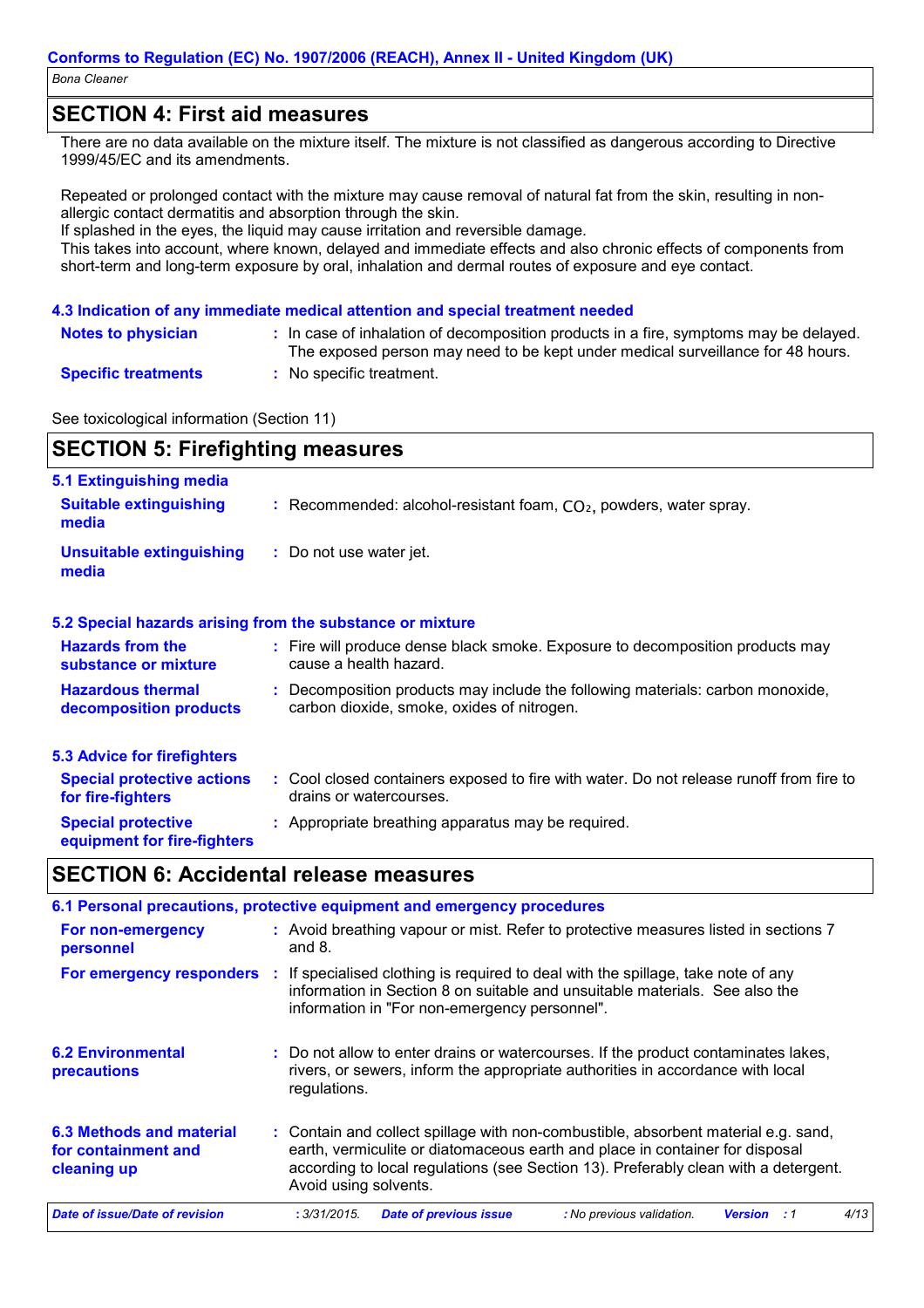# **SECTION 6: Accidental release measures**

| 6.4 Reference to other<br>sections | : See Section 1 for emergency contact information.<br>See Section 8 for information on appropriate personal protective equipment.<br>See Section 13 for additional waste treatment information. |
|------------------------------------|-------------------------------------------------------------------------------------------------------------------------------------------------------------------------------------------------|
|                                    |                                                                                                                                                                                                 |

# **SECTION 7: Handling and storage**

The information in this section contains generic advice and guidance. The list of Identified Uses in Section 1 should be consulted for any available use-specific information provided in the Exposure Scenario(s).

| <b>7.1 Precautions for safe</b><br>handling | : Avoid contact with skin and eyes. Avoid inhalation of vapour, spray or mist.<br>Eating, drinking and smoking should be prohibited in areas where this material is<br>handled, stored and processed.<br>Put on appropriate personal protective equipment (see Section 8).<br>Never use pressure to empty. Container is not a pressure vessel.<br>Always keep in containers made from the same material as the original one. |
|---------------------------------------------|------------------------------------------------------------------------------------------------------------------------------------------------------------------------------------------------------------------------------------------------------------------------------------------------------------------------------------------------------------------------------------------------------------------------------|
|                                             | Comply with the health and safety at work laws.<br>Do not allow to enter drains or watercourses.                                                                                                                                                                                                                                                                                                                             |

#### 7.2 Conditions for safe storage, including any incompatibilities

Store in accordance with local requlations.

#### Notes on joint storage

Keep away from: oxidising agents, strong alkalis, strong acids.

#### Additional information on storage conditions

Observe label precautions. Store in a dry, cool and well-ventilated area. Keep away from heat and direct sunlight. Keep container tightly closed.

No smoking. Prevent unauthorised access. Containers that have been opened must be carefully resealed and kept upright to prevent leakage.

#### 7.3 Specific end use(s)

**Recommendations** 

: Not available. : Not available.

**Industrial sector specific solutions** 

# **SECTION 8: Exposure controls/personal protection**

The information in this section contains generic advice and guidance. Information is provided based on typical anticipated uses of the product. Additional measures might be required for bulk handling or other uses that could significantly increase worker exposure or environmental releases.

#### **8.1 Control parameters**

#### **Occupational exposure limits**

| <b>Product/ingredient name</b>              |              | <b>Exposure limit values</b>                                                                                                          |                                                                                                                                                                                                                                                                                                                                                                                                                                                                                                                                                                                                                                                                                                                                                                    |                              |
|---------------------------------------------|--------------|---------------------------------------------------------------------------------------------------------------------------------------|--------------------------------------------------------------------------------------------------------------------------------------------------------------------------------------------------------------------------------------------------------------------------------------------------------------------------------------------------------------------------------------------------------------------------------------------------------------------------------------------------------------------------------------------------------------------------------------------------------------------------------------------------------------------------------------------------------------------------------------------------------------------|------------------------------|
| 2-(2-butoxyethoxy) ethanol                  |              | TWA: 10 ppm 8 hours.<br>STEL: 15 ppm 15 minutes.<br>TWA: 67.5 mg/m <sup>3</sup> 8 hours.<br>STEL: 101.2 mg/m <sup>3</sup> 15 minutes. | EH40/2005 WELs (United Kingdom (UK), 12/2011).                                                                                                                                                                                                                                                                                                                                                                                                                                                                                                                                                                                                                                                                                                                     |                              |
| <b>Recommended monitoring</b><br>procedures | ÷            |                                                                                                                                       | If this product contains ingredients with exposure limits, personal, workplace<br>atmosphere or biological monitoring may be required to determine the effectiveness<br>of the ventilation or other control measures and/or the necessity to use respiratory<br>protective equipment. Reference should be made to monitoring standards, such as<br>the following: European Standard EN 689 (Workplace atmospheres - Guidance for<br>the assessment of exposure by inhalation to chemical agents for comparison with<br>limit values and measurement strategy) European Standard EN 14042 (Workplace<br>atmospheres - Guide for the application and use of procedures for the assessment<br>of exposure to chemical and biological agents) European Standard EN 482 |                              |
| Date of issue/Date of revision              | : 3/31/2015. | <b>Date of previous issue</b>                                                                                                         | : No previous validation.                                                                                                                                                                                                                                                                                                                                                                                                                                                                                                                                                                                                                                                                                                                                          | 5/13<br><b>Version</b><br>:1 |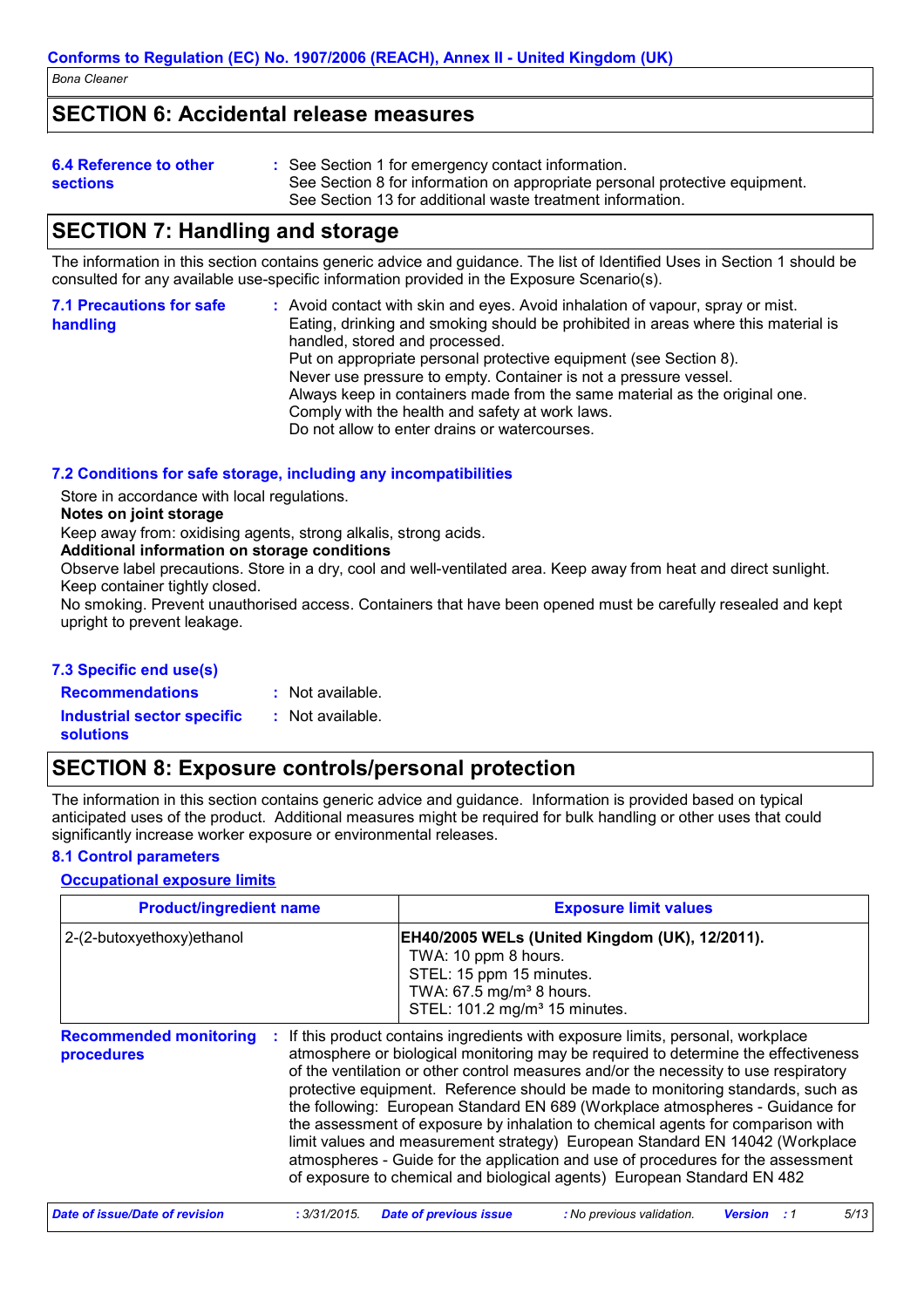### **SECTION 8: Exposure controls/personal protection**

(Workplace atmospheres - General requirements for the performance of procedures for the measurement of chemical agents) Reference to national guidance documents for methods for the determination of hazardous substances will also be required.

#### **DNELs/DMELs**

No DNELs/DMELs available.

#### **PNECs**

No PNECs available

| <b>8.2 Exposure controls</b>                                                                             |                                                                                                                                                                                                                                                                                                                                                                                                                                                                                                                                                                                                                                                                                                                                                                                                                                            |
|----------------------------------------------------------------------------------------------------------|--------------------------------------------------------------------------------------------------------------------------------------------------------------------------------------------------------------------------------------------------------------------------------------------------------------------------------------------------------------------------------------------------------------------------------------------------------------------------------------------------------------------------------------------------------------------------------------------------------------------------------------------------------------------------------------------------------------------------------------------------------------------------------------------------------------------------------------------|
| <b>Appropriate engineering</b><br>controls                                                               | : Provide adequate ventilation. Where reasonably practicable, this should be<br>achieved by the use of local exhaust ventilation and good general extraction. If<br>these are not sufficient to maintain concentrations of particulates and solvent<br>vapours below the OEL, suitable respiratory protection must be worn.                                                                                                                                                                                                                                                                                                                                                                                                                                                                                                                |
| <b>Individual protection measures</b>                                                                    |                                                                                                                                                                                                                                                                                                                                                                                                                                                                                                                                                                                                                                                                                                                                                                                                                                            |
| <b>Hygiene measures</b>                                                                                  | : Wash hands, forearms and face thoroughly after handling chemical products, before<br>eating, smoking and using the lavatory and at the end of the working period.<br>Appropriate techniques should be used to remove potentially contaminated clothing.<br>Wash contaminated clothing before reusing. Ensure that eyewash stations and<br>safety showers are close to the workstation location.                                                                                                                                                                                                                                                                                                                                                                                                                                          |
| <b>Eye/face protection</b>                                                                               | : Use safety eyewear designed to protect against splash of liquids.                                                                                                                                                                                                                                                                                                                                                                                                                                                                                                                                                                                                                                                                                                                                                                        |
| <b>Skin protection</b>                                                                                   |                                                                                                                                                                                                                                                                                                                                                                                                                                                                                                                                                                                                                                                                                                                                                                                                                                            |
| <b>Hand protection</b>                                                                                   |                                                                                                                                                                                                                                                                                                                                                                                                                                                                                                                                                                                                                                                                                                                                                                                                                                            |
| combination of chemicals.<br>replacement must be followed.<br>maintenance.<br>occurred.<br><b>Gloves</b> | There is no one glove material or combination of materials that will give unlimited resistance to any individual or<br>The breakthrough time must be greater than the end use time of the product.<br>The instructions and information provided by the glove manufacturer on use, storage, maintenance and<br>Gloves should be replaced regularly and if there is any sign of damage to the glove material.<br>Always ensure that gloves are free from defects and that they are stored and used correctly.<br>The performance or effectiveness of the glove may be reduced by physical/chemical damage and poor<br>Barrier creams may help to protect the exposed areas of the skin but should not be applied once exposure has<br>: For prolonged or repeated handling, use the following type of gloves:<br>Recommended: nitrile rubber |
|                                                                                                          | The recommendation for the type or types of glove to use when handling this<br>product is based on information from the following source:<br>The user must check that the final choice of type of glove selected for handling this<br>product is the most appropriate and takes into account the particular conditions of<br>use, as included in the user's risk assessment.                                                                                                                                                                                                                                                                                                                                                                                                                                                               |
| <b>Body protection</b>                                                                                   | : Personnel should wear antistatic clothing made of natural fibres or of high-<br>temperature-resistant synthetic fibres.                                                                                                                                                                                                                                                                                                                                                                                                                                                                                                                                                                                                                                                                                                                  |
| <b>Other skin protection</b>                                                                             | : Appropriate footwear and any additional skin protection measures should be<br>selected based on the task being performed and the risks involved and should be<br>approved by a specialist before handling this product.                                                                                                                                                                                                                                                                                                                                                                                                                                                                                                                                                                                                                  |
| <b>Respiratory protection</b>                                                                            | : If workers are exposed to concentrations above the exposure limit, they must use<br>appropriate, certified respirators.                                                                                                                                                                                                                                                                                                                                                                                                                                                                                                                                                                                                                                                                                                                  |
| <b>Environmental exposure</b><br>controls                                                                | : Do not allow to enter drains or watercourses.                                                                                                                                                                                                                                                                                                                                                                                                                                                                                                                                                                                                                                                                                                                                                                                            |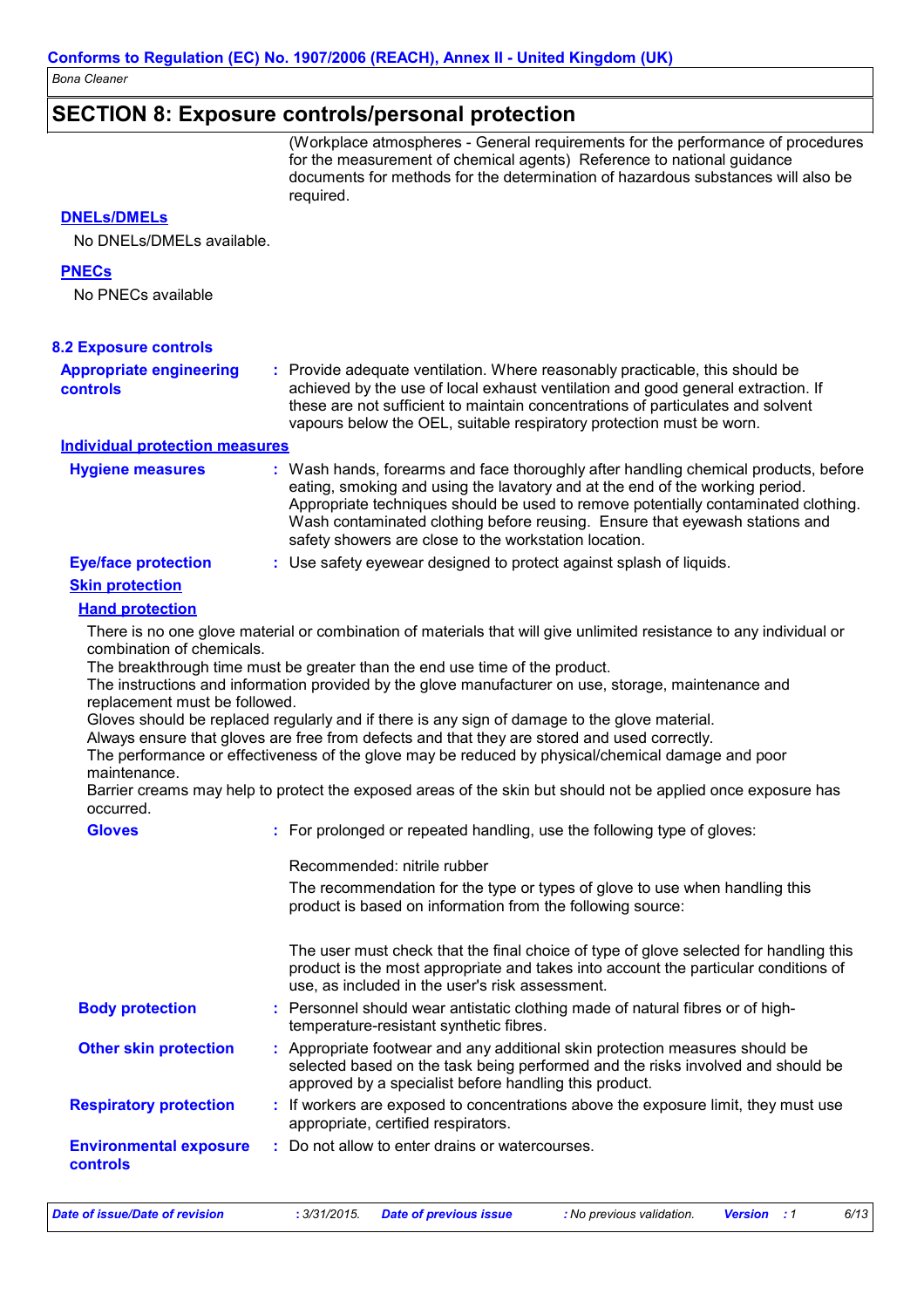# **SECTION 9: Physical and chemical properties**

### 9.1 Information on basic physical and chemical properties

#### **Appearance**

| <b>Physical state</b>                                  |    | $:$ Liquid.                                                          |
|--------------------------------------------------------|----|----------------------------------------------------------------------|
| <b>Colour</b>                                          |    | Not available.                                                       |
| <b>Odour</b>                                           |    | Not available.                                                       |
| <b>Odour threshold</b>                                 |    | : Not available.                                                     |
| pH                                                     |    | 7 [Conc. (% w/w): 1%]                                                |
| <b>Melting point/freezing point</b>                    |    | $: 0^{\circ}C$                                                       |
| Initial boiling point and<br>boiling range             |    | $: 100^{\circ}$ C                                                    |
| <b>Flash point</b>                                     |    | [Product does not sustain combustion.]                               |
| <b>Evaporation rate</b>                                |    | Not available.                                                       |
| <b>Flammability (solid, gas)</b>                       |    | Not available.                                                       |
| <b>Upper/lower flammability or</b><br>explosive limits |    | : Not available.                                                     |
| <b>Vapour pressure</b>                                 |    | Not available.                                                       |
| <b>Vapour density</b>                                  |    | Not available.                                                       |
| <b>Relative density</b>                                | ÷. | $\mathbf 1$                                                          |
| <b>Solubility(ies)</b>                                 |    | Easily soluble in the following materials: cold water and hot water. |
| <b>Partition coefficient: n-octanol/</b><br>water      |    | Not available.                                                       |
| <b>Auto-ignition temperature</b>                       |    | $:$ Not available.                                                   |
| <b>Decomposition temperature</b>                       |    | Not available.                                                       |
| <b>Viscosity</b>                                       |    | Not available.                                                       |
| <b>Explosive properties</b>                            |    | Not available.                                                       |
| <b>Oxidising properties</b>                            |    | : Not available.                                                     |

#### 9.2 Other information

No additional information.

# **SECTION 10: Stability and reactivity**

| <b>10.1 Reactivity</b>                            | : No specific test data related to reactivity available for this product or its ingredients.                                        |  |
|---------------------------------------------------|-------------------------------------------------------------------------------------------------------------------------------------|--|
| <b>10.2 Chemical stability</b>                    | : Stable under recommended storage and handling conditions (see Section 7).                                                         |  |
| <b>10.3 Possibility of</b><br>hazardous reactions | : Under normal conditions of storage and use, hazardous reactions will not occur.                                                   |  |
| <b>10.4 Conditions to avoid</b>                   | : When exposed to high temperatures may produce hazardous decomposition<br>products.                                                |  |
| <b>10.5 Incompatible materials</b>                | : Keep away from the following materials to prevent strong exothermic reactions:<br>oxidising agents, strong alkalis, strong acids. |  |
| <b>10.6 Hazardous</b><br>decomposition products   | : Under normal conditions of storage and use, hazardous decomposition products<br>should not be produced.                           |  |
| Date of issue/Date of revision                    | 7/13<br>: 3/31/2015.<br><b>Date of previous issue</b><br>: No previous validation.<br><b>Version</b><br>: 1                         |  |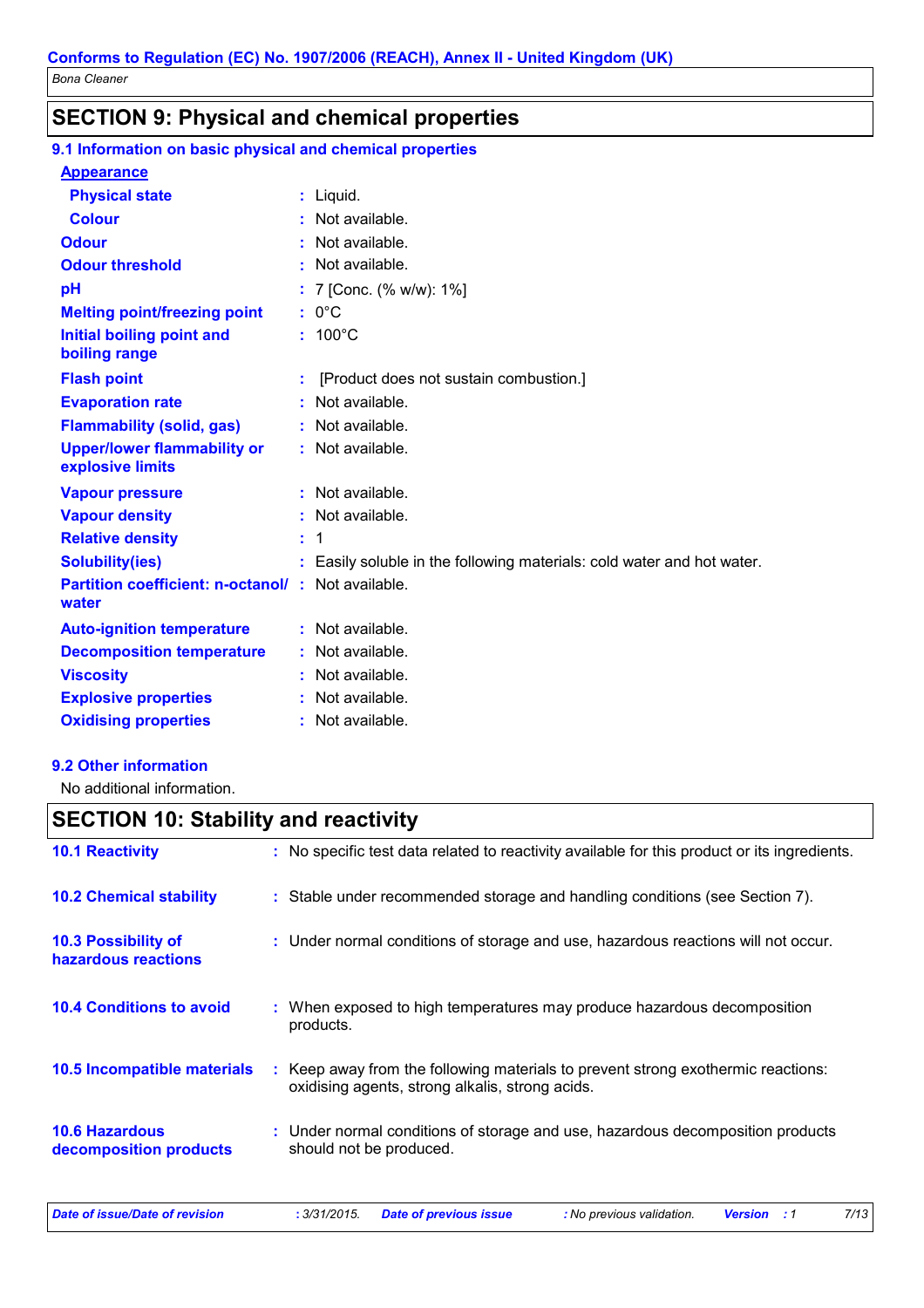# **SECTION 11: Toxicological information**

#### 11.1 Information on toxicological effects

There are no data available on the mixture itself. The mixture is not classified as dangerous according to Directive 1999/45/EC and its amendments.

Repeated or prolonged contact with the mixture may cause removal of natural fat from the skin, resulting in nonallergic contact dermatitis and absorption through the skin.

If splashed in the eyes, the liquid may cause irritation and reversible damage.

This takes into account, where known, delayed and immediate effects and also chronic effects of components from short-term and long-term exposure by oral, inhalation and dermal routes of exposure and eye contact.

#### **Acute toxicity**

| <b>Product/ingredient name</b>                                  | <b>Result</b>            | <b>Species</b> | <b>Dose</b>                | <b>Exposure</b> |
|-----------------------------------------------------------------|--------------------------|----------------|----------------------------|-----------------|
| Oxirane, 2-methyl-, polymer<br>with oxirane, monobutyl<br>ether | LD50 Dermal              | Rabbit         | >2000 mg/kg                |                 |
| 2-(2-butoxyethoxy)ethanol                                       | LD50 Dermal<br>LD50 Oral | Rabbit<br>Rat  | 2700 mg/kg<br>4500 mg/kg   |                 |
| 2-phenoxyethanol                                                | LD50 Dermal<br>LD50 Oral | Rat<br>Rat     | 14422 mg/kg<br>$200$ mg/kg |                 |

: Not available. **Conclusion/Summary** 

#### **Acute toxicity estimates**

| Route | <b>ATE value</b> |
|-------|------------------|
| Oral  | 4965.2 mg/kg     |

#### **Irritation/Corrosion**

| <b>Product/ingredient name</b>                                  | <b>Result</b>                                 | <b>Species</b> | <b>Score</b>              | <b>Exposure</b>            | <b>Observation</b> |
|-----------------------------------------------------------------|-----------------------------------------------|----------------|---------------------------|----------------------------|--------------------|
| Oxirane, 2-methyl-, polymer<br>with oxirane, monobutyl<br>ether | Eyes - Severe irritant                        | Rabbit         | $\overline{a}$            | 50 milligrams              |                    |
|                                                                 | Skin - Mild irritant                          | Rabbit         |                           | 500                        |                    |
| 2-(2-butoxyethoxy)ethanol                                       | Eyes - Moderate irritant                      | Rabbit         | $\blacksquare$            | milligrams<br>24 hours 20  |                    |
|                                                                 |                                               |                |                           | milligrams                 |                    |
|                                                                 | Eyes - Severe irritant                        | Rabbit         | $\overline{\phantom{a}}$  | 20 milligrams              |                    |
| 2-phenoxyethanol                                                | Eyes - Moderate irritant                      | Rabbit         |                           | 6 milligrams               |                    |
|                                                                 | Eyes - Severe irritant                        | Rabbit         | $\overline{\phantom{a}}$  | 24 hours 250               |                    |
|                                                                 | Skin - Mild irritant                          |                |                           | Micrograms<br>24 hours 500 |                    |
|                                                                 |                                               | Rabbit         | $\overline{\phantom{a}}$  | milligrams                 |                    |
| <b>Conclusion/Summary</b>                                       | : Not available.                              |                |                           |                            |                    |
| <b>Sensitisation</b>                                            |                                               |                |                           |                            |                    |
| <b>Conclusion/Summary</b>                                       | : Not available.                              |                |                           |                            |                    |
| <b>Mutagenicity</b>                                             |                                               |                |                           |                            |                    |
| <b>Conclusion/Summary</b>                                       | : Not available.                              |                |                           |                            |                    |
| <b>Carcinogenicity</b>                                          |                                               |                |                           |                            |                    |
| <b>Conclusion/Summary</b>                                       | : Not available.                              |                |                           |                            |                    |
| <b>Reproductive toxicity</b>                                    |                                               |                |                           |                            |                    |
| <b>Conclusion/Summary</b>                                       | : Not available.                              |                |                           |                            |                    |
| <b>Teratogenicity</b>                                           |                                               |                |                           |                            |                    |
| <b>Conclusion/Summary</b>                                       | : Not available.                              |                |                           |                            |                    |
| <b>Specific target organ toxicity (single exposure)</b>         |                                               |                |                           |                            |                    |
| Not available.                                                  |                                               |                |                           |                            |                    |
| <b>Date of issue/Date of revision</b>                           | : 3/31/2015.<br><b>Date of previous issue</b> |                | : No previous validation. | <b>Version</b>             | 8/13<br>$\cdot$ :1 |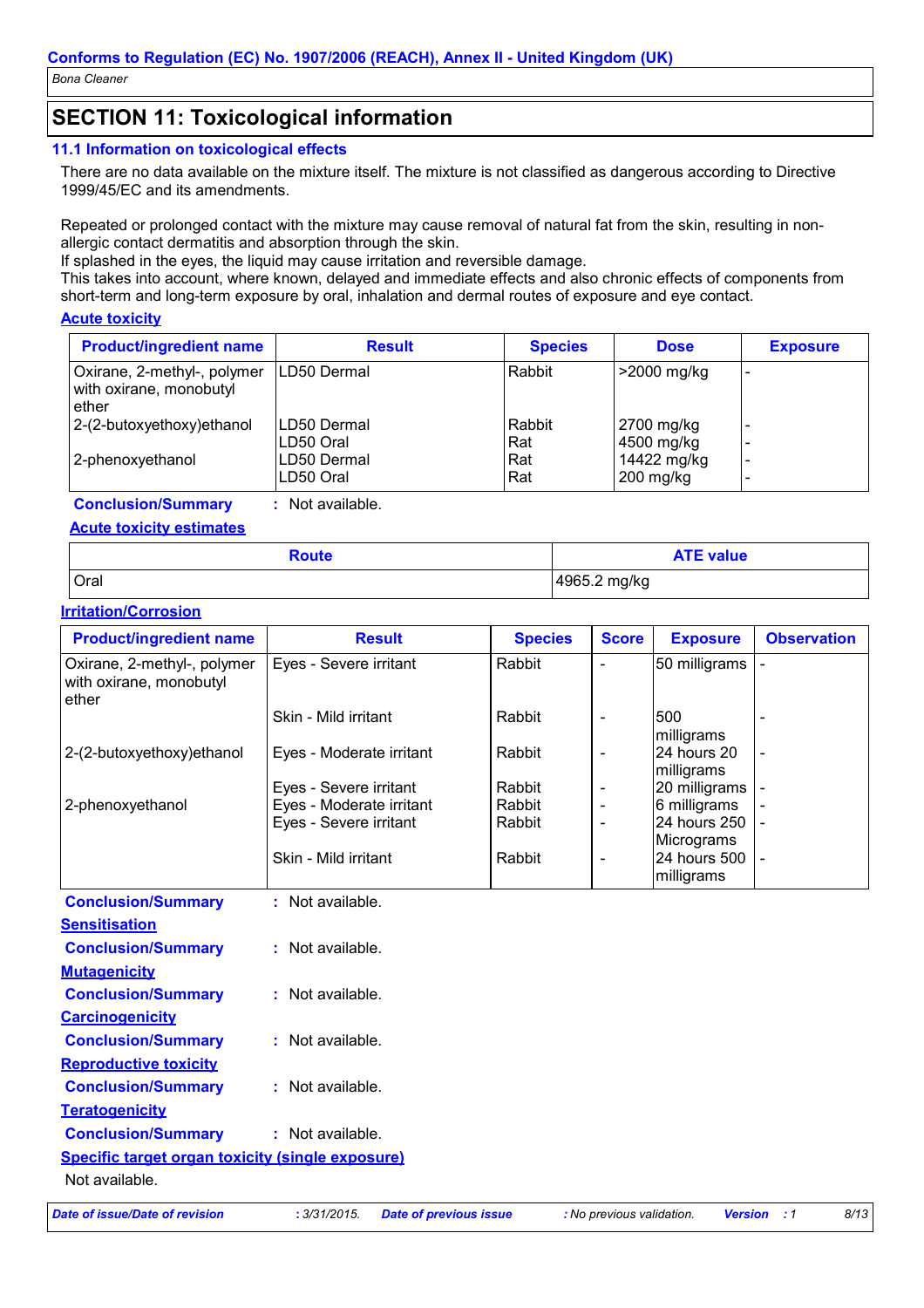### **SECTION 11: Toxicological information**

**Specific target organ toxicity (repeated exposure)** 

Not available.

#### **Aspiration hazard**

Not available.

**Other information** : Not available.

# **SECTION 12: Ecological information**

#### **12.1 Toxicity**

There are no data available on the mixture itself. Do not allow to enter drains or watercourses.

The mixture has been assessed following the conventional method of the Dangerous Preparations Directive 1999/45/EC and is not classified as dangerous for the environment.

| <b>Product/ingredient name</b>                                  | <b>Result</b>                                                                                                                                                       | <b>Species</b>                                                                                  | <b>Exposure</b>                                                         |
|-----------------------------------------------------------------|---------------------------------------------------------------------------------------------------------------------------------------------------------------------|-------------------------------------------------------------------------------------------------|-------------------------------------------------------------------------|
| Oxirane, 2-methyl-, polymer<br>with oxirane, monobutyl<br>ether | EC50 >100 mg/l                                                                                                                                                      | Algae                                                                                           | 72 hours                                                                |
| 2-(2-butoxyethoxy) ethanol<br>2-phenoxyethanol                  | $EC50 > 100$ mg/l<br>$LC50 > 100$ mg/l<br>Acute LC50 1300000 µg/l Fresh water<br>Acute EC50 >100 mg/l<br>Acute EC50 >100 mg/l<br>Acute LC50 344000 µg/l Fresh water | Daphnia<br>Fish<br>Fish - Lepomis macrochirus<br>Algae<br>Daphnia<br>Fish - Pimephales promelas | 148 hours<br>96 hours<br>96 hours<br>72 hours<br>148 hours<br>196 hours |
| <b>Conclusion/Summary</b>                                       | : Not available.                                                                                                                                                    |                                                                                                 |                                                                         |

#### **12.2 Persistence and degradability**

| <b>Conclusion/Summary</b> | Not available. |
|---------------------------|----------------|
|                           |                |

| <b>Product/ingredient name</b>                                      | <b>Aquatic half-life</b> | <b>Photolysis</b> | Biodegradability |
|---------------------------------------------------------------------|--------------------------|-------------------|------------------|
| Oxirane, 2-methyl-, polymer   -<br>with oxirane, monobutyl<br>ether |                          |                   | l Readilv        |
| <b>Etoxilated alcohol</b>                                           |                          |                   | Readily          |

#### **12.3 Bioaccumulative potential**

| <b>Product/ingredient name</b> | <b>LogP</b> <sub>ow</sub> | <b>BCF</b> | <b>Potential</b> |
|--------------------------------|---------------------------|------------|------------------|
| $ 2-(2-butoxyethoxy)ethanol$   |                           |            | <b>I</b> low     |
| 2-phenoxyethanol               | .107                      | 0.3493     | llow             |

| <b>12.4 Mobility in soil</b>                            |                  |
|---------------------------------------------------------|------------------|
| <b>Soil/water partition</b><br><b>coefficient (Koc)</b> | : Not available. |
| <b>Mobility</b>                                         | : Not available. |

| 12.5 Results of PBT and vPvB assessment |                  |  |  |  |
|-----------------------------------------|------------------|--|--|--|
| <b>PBT</b>                              | : Not applicable |  |  |  |
| <b>vPvB</b>                             | : Not applicable |  |  |  |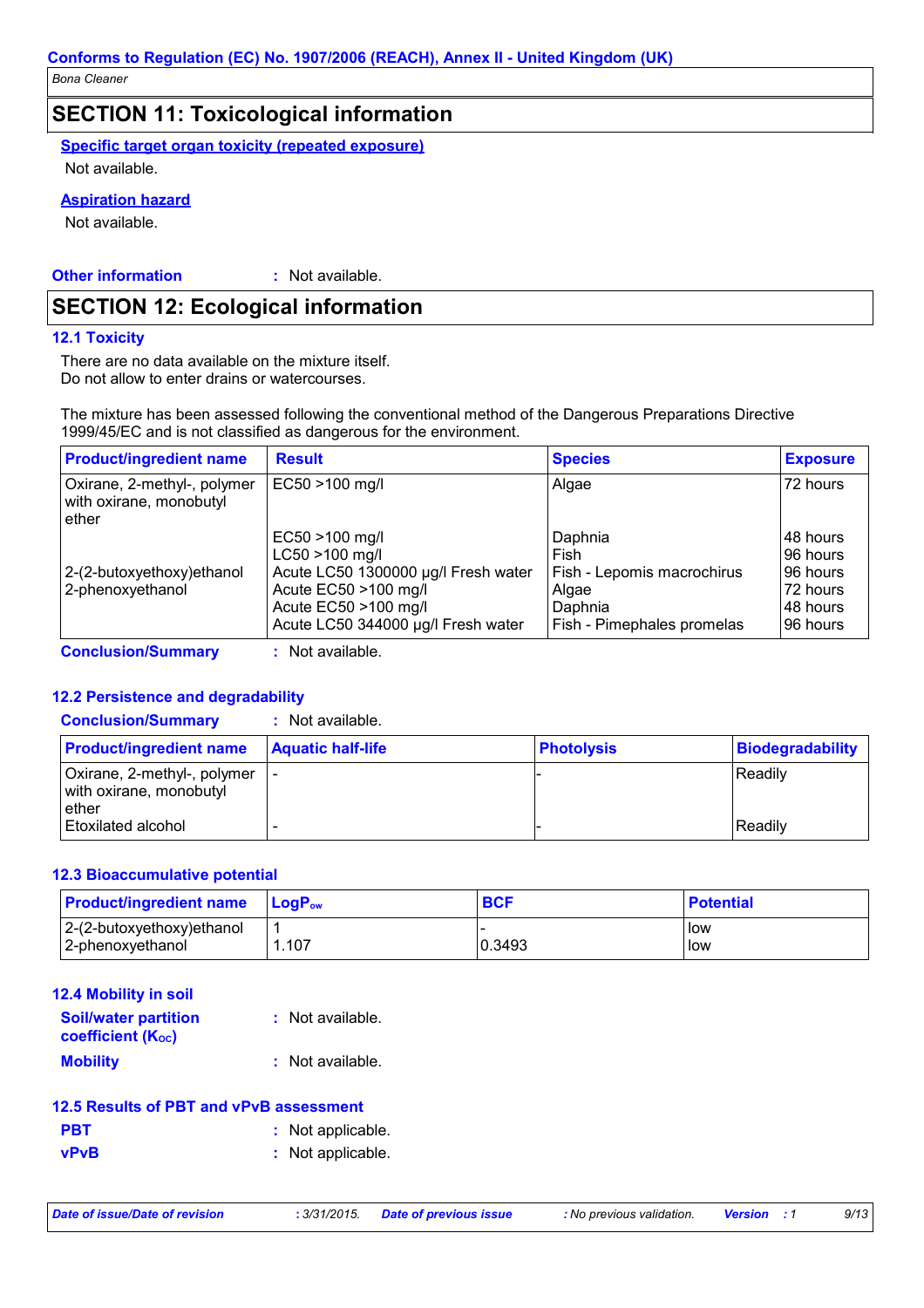## **SECTION 12: Ecological information**

12.6 Other adverse effects : No known significant effects or critical hazards.

# **SECTION 13: Disposal considerations**

The information in this section contains generic advice and guidance. The list of Identified Uses in Section 1 should be consulted for any available use-specific information provided in the Exposure Scenario(s).

#### **13.1 Waste treatment methods**

| <b>Product</b>                 |                                                                                                                                                                                                                                                                                                                                                                                                                                                                                                                                                      |
|--------------------------------|------------------------------------------------------------------------------------------------------------------------------------------------------------------------------------------------------------------------------------------------------------------------------------------------------------------------------------------------------------------------------------------------------------------------------------------------------------------------------------------------------------------------------------------------------|
| <b>Methods of disposal</b>     | : The generation of waste should be avoided or minimised wherever possible.<br>Disposal of this product, solutions and any by-products should at all times comply<br>with the requirements of environmental protection and waste disposal legislation<br>and any regional local authority requirements. Dispose of surplus and non-<br>recyclable products via a licensed waste disposal contractor. Waste should not be<br>disposed of untreated to the sewer unless fully compliant with the requirements of<br>all authorities with jurisdiction. |
| <b>Hazardous waste</b>         | : Within the present knowledge of the supplier, this product is not regarded as<br>hazardous waste, as defined by EU Directive 91/689/EEC.                                                                                                                                                                                                                                                                                                                                                                                                           |
| <b>Disposal considerations</b> | : Do not allow to enter drains or watercourses.<br>Dispose of according to all federal, state and local applicable regulations.<br>If this product is mixed with other wastes, the original waste product code may no<br>longer apply and the appropriate code should be assigned.<br>For further information, contact your local waste authority.                                                                                                                                                                                                   |

#### European waste cataloque (EWC)

The European Waste Catalogue classification of this product, when disposed of as waste, is:

| <b>Waste code</b>              | <b>Waste designation</b>                                                                                                                                                                                                                                                                                                                |                                                                                                                                                                                                                                                                                                                                              |  |
|--------------------------------|-----------------------------------------------------------------------------------------------------------------------------------------------------------------------------------------------------------------------------------------------------------------------------------------------------------------------------------------|----------------------------------------------------------------------------------------------------------------------------------------------------------------------------------------------------------------------------------------------------------------------------------------------------------------------------------------------|--|
| 20 01 30                       | detergents other than those mentioned in 200129                                                                                                                                                                                                                                                                                         |                                                                                                                                                                                                                                                                                                                                              |  |
| <b>Packaging</b>               |                                                                                                                                                                                                                                                                                                                                         |                                                                                                                                                                                                                                                                                                                                              |  |
| <b>Methods of disposal</b>     |                                                                                                                                                                                                                                                                                                                                         | : The generation of waste should be avoided or minimised wherever possible. Waste<br>packaging should be recycled. Incineration or landfill should only be considered<br>when recycling is not feasible.                                                                                                                                     |  |
| <b>Disposal considerations</b> | : Using information provided in this safety data sheet, advice should be obtained from<br>the relevant waste authority on the classification of empty containers.<br>Empty containers must be scrapped or reconditioned.<br>Dispose of containers contaminated by the product in accordance with local or<br>national legal provisions. |                                                                                                                                                                                                                                                                                                                                              |  |
| <b>Type of packaging</b>       |                                                                                                                                                                                                                                                                                                                                         | European waste catalogue (EWC)                                                                                                                                                                                                                                                                                                               |  |
| <b>CEPE Paint Guidelines</b>   | 15 01 10*                                                                                                                                                                                                                                                                                                                               | packaging containing residues of or contaminated by<br>dangerous substances                                                                                                                                                                                                                                                                  |  |
| <b>Special precautions</b>     |                                                                                                                                                                                                                                                                                                                                         | : This material and its container must be disposed of in a safe way. Care should be<br>taken when handling emptied containers that have not been cleaned or rinsed out.<br>Empty containers or liners may retain some product residues. Avoid dispersal of<br>spilt material and runoff and contact with soil, waterways, drains and sewers. |  |

# **SECTION 14: Transport information**

|                                       | <b>ADR/RID</b>           | <b>ADN</b>                    | <b>IMDG</b>               | <b>IATA</b>                 |
|---------------------------------------|--------------------------|-------------------------------|---------------------------|-----------------------------|
| 14.1 UN number                        | Not regulated.           | Not regulated.                | Not regulated.            | Not regulated.              |
| 14.2 UN proper<br>shipping name       | $\overline{\phantom{a}}$ |                               |                           |                             |
|                                       |                          |                               |                           |                             |
| <b>Date of issue/Date of revision</b> | : 3/31/2015.             | <b>Date of previous issue</b> | : No previous validation. | 10/13<br><b>Version</b> : 1 |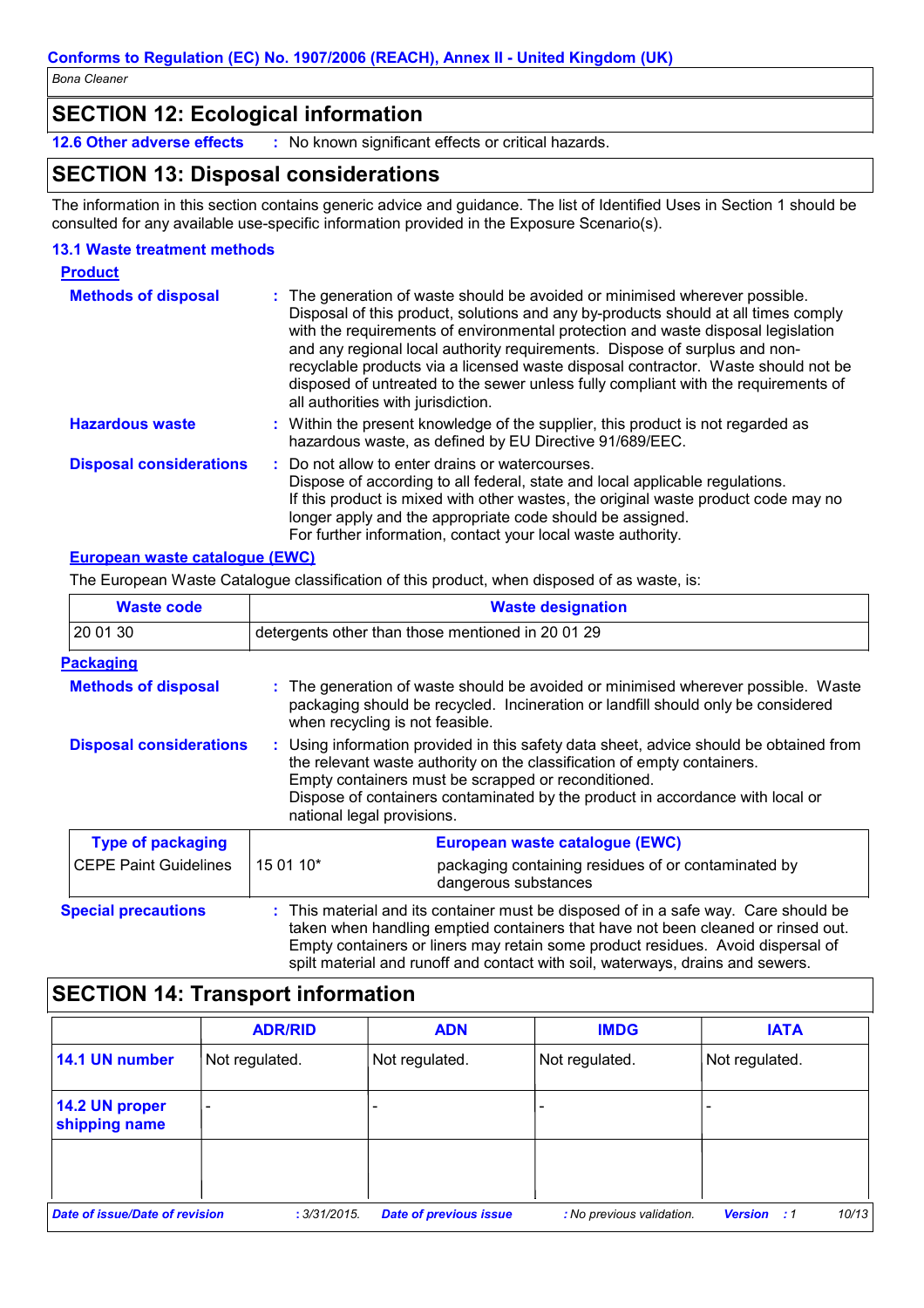| <b>SECTION 14: Transport information</b>  |                          |     |     |     |
|-------------------------------------------|--------------------------|-----|-----|-----|
| <b>14.3 Transport</b><br>hazard class(es) | -                        |     |     |     |
| 14.4 Packing<br>group                     | $\overline{\phantom{0}}$ |     |     |     |
| 14.5<br><b>Environmental</b><br>hazards   | No.                      | No. | No. | No. |
| <b>Additional</b><br>information          | $\overline{\phantom{0}}$ |     |     |     |

user

14.6 Special precautions for : Transport within user's premises: always transport in closed containers that are upright and secure. Ensure that persons transporting the product know what to do in the event of an accident or spillage.

 $11/13$ 

**14.7 Transport in bulk** according to Annex II of **MARPOL 73/78 and the IBC Code** 

# **SECTION 15: Regulatory information**

: Not available.

| 15.1 Safety, health and environmental regulations/legislation specific for the substance or mixture                                                                        |                   |                               |                           |                    |
|----------------------------------------------------------------------------------------------------------------------------------------------------------------------------|-------------------|-------------------------------|---------------------------|--------------------|
| EU Regulation (EC) No. 1907/2006 (REACH)                                                                                                                                   |                   |                               |                           |                    |
| <b>Annex XIV - List of substances subject to authorisation</b>                                                                                                             |                   |                               |                           |                    |
| <b>Annex XIV</b>                                                                                                                                                           |                   |                               |                           |                    |
| None of the components are listed.                                                                                                                                         |                   |                               |                           |                    |
| <b>Substances of very high concern</b>                                                                                                                                     |                   |                               |                           |                    |
| None of the components are listed.                                                                                                                                         |                   |                               |                           |                    |
| <b>Annex XVII - Restrictions : Not applicable.</b><br>on the manufacture,<br>placing on the market<br>and use of certain<br>dangerous substances,<br>mixtures and articles |                   |                               |                           |                    |
| <b>Other EU regulations</b>                                                                                                                                                |                   |                               |                           |                    |
| <b>VOC</b>                                                                                                                                                                 |                   |                               |                           |                    |
| <b>VOC for Ready-for-Use</b><br><b>Mixture</b>                                                                                                                             | : Not applicable. |                               |                           |                    |
| <b>Europe inventory</b>                                                                                                                                                    | : Not determined. |                               |                           |                    |
| <b>Seveso II Directive</b>                                                                                                                                                 |                   |                               |                           |                    |
| This product is not controlled under the Seveso II Directive.                                                                                                              |                   |                               |                           |                    |
| <b>International requlations</b>                                                                                                                                           |                   |                               |                           |                    |
| <b>Chemical Weapon Convention List Schedules I, II &amp; III Chemicals</b>                                                                                                 |                   |                               |                           |                    |
| Not listed.                                                                                                                                                                |                   |                               |                           |                    |
| <b>Montreal Protocol (Annexes A, B, C, E)</b><br>Not listed.                                                                                                               |                   |                               |                           |                    |
| <b>Stockholm Convention on Persistent Organic Pollutants</b>                                                                                                               |                   |                               |                           |                    |
| <b>Date of issue/Date of revision</b>                                                                                                                                      | : 3/31/2015.      | <b>Date of previous issue</b> | : No previous validation. | <b>Version</b> : 1 |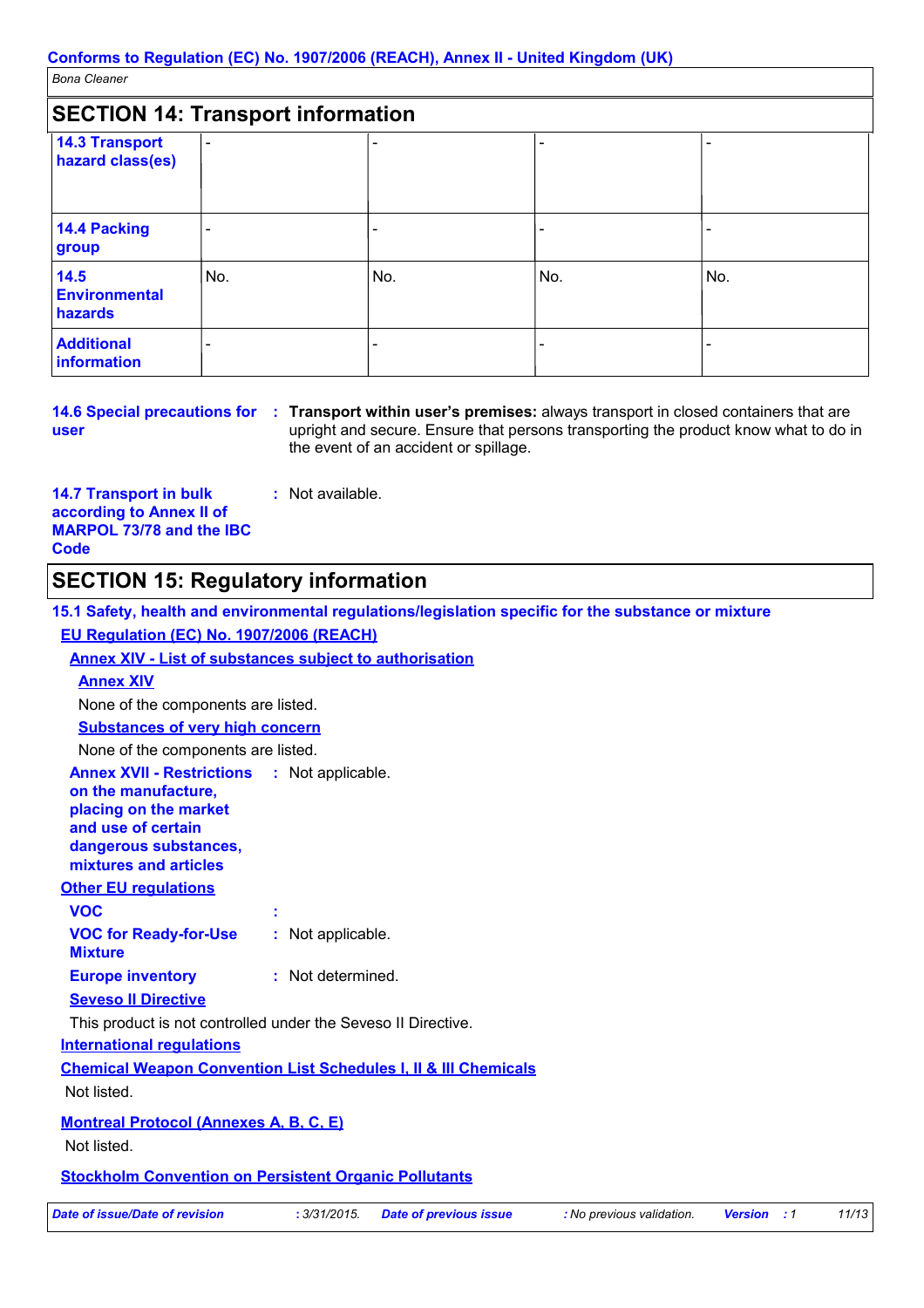|                                                  | <b>SECTION 15: Regulatory information</b>                                                       |
|--------------------------------------------------|-------------------------------------------------------------------------------------------------|
| Not listed.                                      |                                                                                                 |
|                                                  | <b>Rotterdam Convention on Prior Inform Consent (PIC)</b>                                       |
| Not listed.                                      |                                                                                                 |
|                                                  | <b>UNECE Aarhus Protocol on POPs and Heavy Metals</b>                                           |
| Not listed.                                      |                                                                                                 |
| <b>International lists</b>                       |                                                                                                 |
| <b>National inventory</b>                        |                                                                                                 |
| <b>Australia</b>                                 | : Not determined.                                                                               |
| Canada                                           | : Not determined.                                                                               |
| <b>China</b>                                     | : Not determined.                                                                               |
| <b>Japan</b>                                     | : At least one component is not listed.                                                         |
| <b>Malaysia</b>                                  | : Not determined.                                                                               |
| <b>New Zealand</b>                               | : Not determined.                                                                               |
| <b>Philippines</b>                               | : Not determined.                                                                               |
| <b>Republic of Korea</b>                         | : Not determined.                                                                               |
| <b>Taiwan</b>                                    | : Not determined.                                                                               |
| <b>United States</b>                             | : United States inventory (TSCA 8b): Not determined.                                            |
| <b>15.2 Chemical Safety</b><br><b>Assessment</b> | : This product contains substances for which Chemical Safety Assessments are still<br>required. |

# **SECTION 16: Other information**

| <b>CEPE code</b>                     | :8                                                                                                                                                                                                                                                                                                                                                                                                                                                          |
|--------------------------------------|-------------------------------------------------------------------------------------------------------------------------------------------------------------------------------------------------------------------------------------------------------------------------------------------------------------------------------------------------------------------------------------------------------------------------------------------------------------|
|                                      | $\triangledown$ Indicates information that has changed from previously issued version.                                                                                                                                                                                                                                                                                                                                                                      |
| <b>Abbreviations and</b><br>acronyms | $\therefore$ ATE = Acute Toxicity Estimate<br>CLP = Classification, Labelling and Packaging Regulation [Regulation (EC) No.<br>1272/2008]<br>DMEL = Derived Minimal Effect Level<br>DNEL = Derived No Effect Level<br>EUH statement = CLP-specific Hazard statement<br>PBT = Persistent, Bioaccumulative and Toxic<br>PNEC = Predicted No Effect Concentration<br><b>RRN = REACH Registration Number</b><br>vPvB = Very Persistent and Very Bioaccumulative |
|                                      | Bassa alam sa sa ata ata ang ang ang ang ang atawang ang Bassa ang Alam Ang Alba ang ang pangalang pangalang                                                                                                                                                                                                                                                                                                                                                |

### Procedure used to derive the classification according to Regulation (EC) No. 1272/2008 [CLP/GHS]

| <b>Classification</b>                                  |                                                                                                  | <b>Justification</b>                                                                                                          |  |
|--------------------------------------------------------|--------------------------------------------------------------------------------------------------|-------------------------------------------------------------------------------------------------------------------------------|--|
| Eye Irrit. 2, H319                                     |                                                                                                  | Calculation method                                                                                                            |  |
| <b>Full text of abbreviated H</b><br><b>statements</b> | H302<br>H <sub>315</sub><br>H319                                                                 | Harmful if swallowed.<br>Causes skin irritation.<br>Causes serious eye irritation.                                            |  |
| <b>Full text of classifications</b><br>[CLP/GHS]       | Acute Tox. 4, H302<br>Eye Irrit. 2, H319<br>Skin Irrit. 2, H315                                  | ACUTE TOXICITY (oral) - Category 4<br>SERIOUS EYE DAMAGE/ EYE IRRITATION - Category<br>SKIN CORROSION/IRRITATION - Category 2 |  |
| <b>Full text of abbreviated R</b><br>phrases           | : R22- Harmful if swallowed.<br>R36- Irritating to eyes.<br>R36/38- Irritating to eyes and skin. |                                                                                                                               |  |